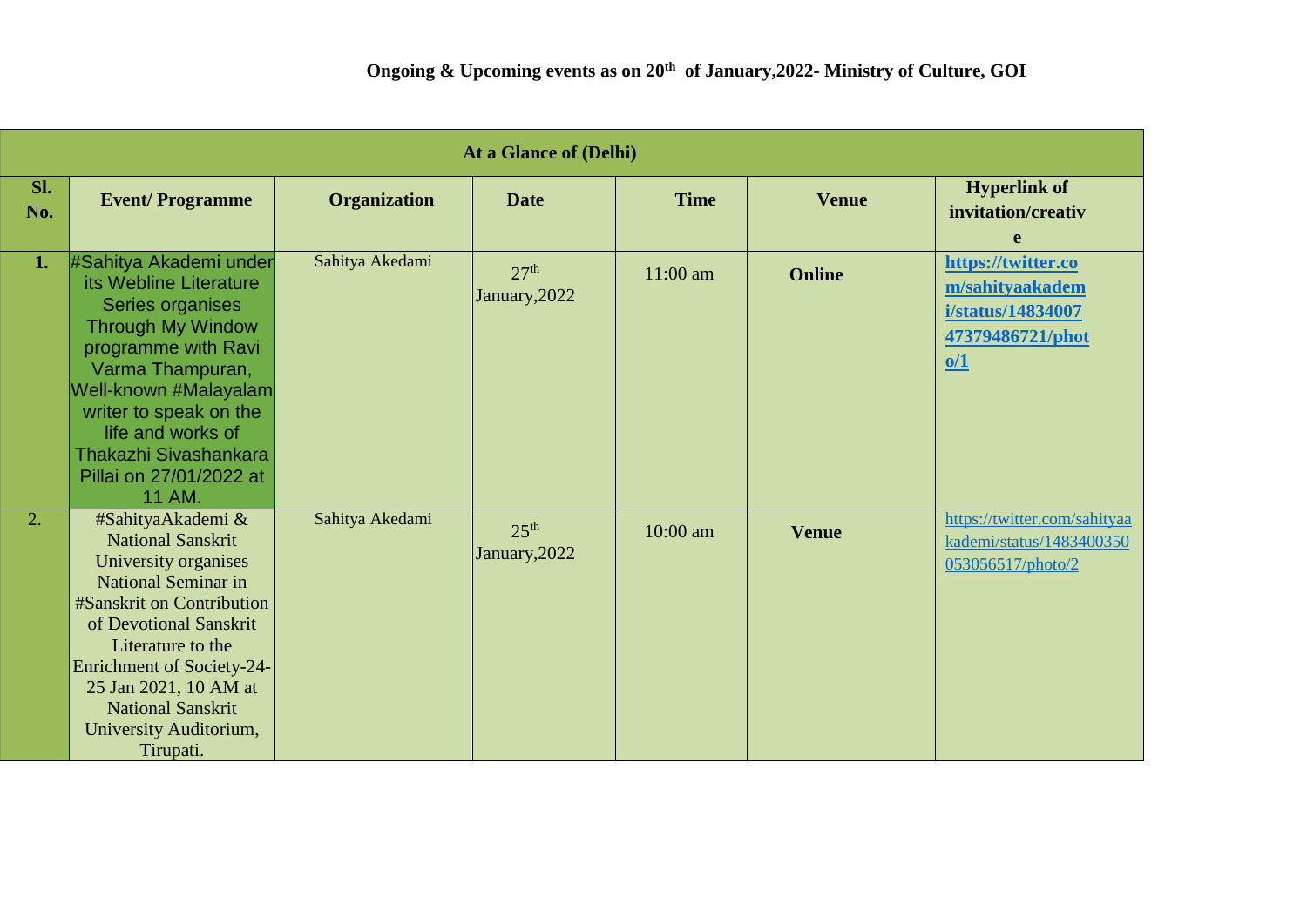| $\overline{3}$ | #SahityaAkademi under<br>its Webline Literature<br>Series organises Critic<br>Speaks on #Telugu<br>Literature with Sri<br>Penugonda<br>Lakshminarayana on<br>24/01/2022 at 5.00 pm.                                      | Sahitya Akademi | 24 <sup>th</sup><br>January, 2022 | 5:00 pm    | <b>Online</b> | https://twitter.com/sahity<br>aakademi/status/1483399<br>960662257675/photo/1 |
|----------------|--------------------------------------------------------------------------------------------------------------------------------------------------------------------------------------------------------------------------|-----------------|-----------------------------------|------------|---------------|-------------------------------------------------------------------------------|
| 4.             | #SahityaAkademi &<br><b>Bodo Writers' Academy</b><br>organises Gramalok<br>programme-23 Jan 2022<br>at 10.00 am Dudhnoi<br><b>Auditorium Hall</b><br>(Janamandir), Goalpara,<br>Assam.                                   | Sahitya Akademi | 23 <sup>th</sup><br>January, 2022 | $10:00$ am | <b>Venue</b>  | https://twitter.com/sahity<br>aakademi/status/1483399<br>688409985027/photo/1 |
| 5.             | #SahityaAkademi under<br>its Webline Literature<br>Series organises<br>Kavisandhi: Poetry<br>Reading by well-known<br>#Kannada Poet Vibha<br>Purohit on 21 January<br>2022 at 10.00 am.                                  | Sahitya Akademi | 21st<br>January, 2022             | 10:00 am   | <b>Venue</b>  | https://twitter.com/sahity<br>aakademi/status/1483399<br>434700754945/photo/1 |
| 6.             | डॉ॰ अनिल कुमार की पुस्तक<br>''मानवाधिकार और वेद'' के<br>वर्चुअल लोकार्पण एवं<br>परिचर्चा में आप सभी सादर<br>आमंत्रित हैं।<br>कार्यक्रम लिंक:<br>https://us02web.zoom.us/<br>$i/86099228325?$ pwd=bD<br>B6Z1ZNS0UxdVpPM25 | <b>IGNCA</b>    | 21st<br>January, 2022             | 5:00 pm    | Online        | https://twitter.com/ignca<br>delhi/status/1484020478<br>050443269/photo/1     |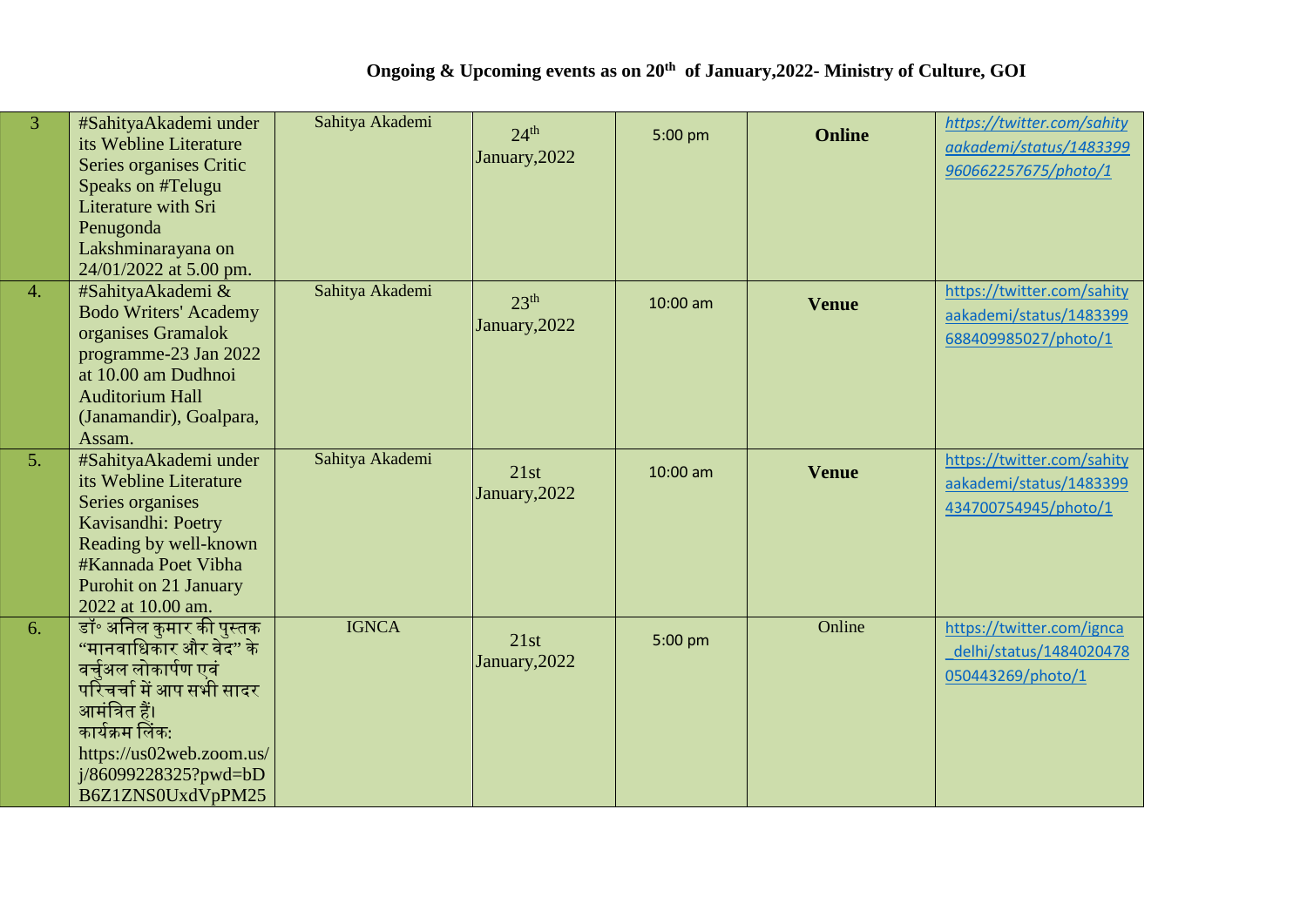|    | QYnpXOGNEQT09<br><b>Webinar ID: 860 9922</b><br>8325<br>Passcode: 12345                                                                                                                                                                                                                                                                       |                    |                                   |           |        |                                                                             |
|----|-----------------------------------------------------------------------------------------------------------------------------------------------------------------------------------------------------------------------------------------------------------------------------------------------------------------------------------------------|--------------------|-----------------------------------|-----------|--------|-----------------------------------------------------------------------------|
| 7. | All are cordially invited<br>to join online 11th<br><b>N.K.BOSE MEMORIAL</b><br><b>LECTURE</b> on "Nirmal<br><b>Kumar Bose and Nation</b><br>Building in Indian<br>Anthropology".<br>21st Januray, 2022, 2:30<br>PM (IST)<br>Zoom Link:<br>https://us02web.zoom.us/<br>$j/84546275313? \text{pwd} = bTc$<br>2djBsQkhsbUU5UnVpO<br>FV2ckE4QT09 | <b>IGNCA</b>       | 21 <sup>st</sup><br>January, 2022 | $2:30$ pm | Online | https://twitter.com/ignca<br>delhi/status/1483773854<br>002839553/photo/1   |
| 8. | Lalit Kala Akademi, New<br>Delhi in collaboration<br>with Karnataka<br>Chitrakala Parishath,<br><b>Bangalore</b> presents<br>"National Printmaking<br>Camp" from 23rd Jan to<br>30th Jan, 2022 at<br>Karnataka Chitrakala<br>Parishath, Kumarakrupa<br>Road, Bangalore. 20<br>Artists will participate in<br>this camp.                       | Lalit Kala Akedami | 23rd Jan to<br>30th Jan,<br>2022  |           | Venue  | https://twitter.com/LalitK<br>alaLKA/status/148343348<br>4462931974/photo/1 |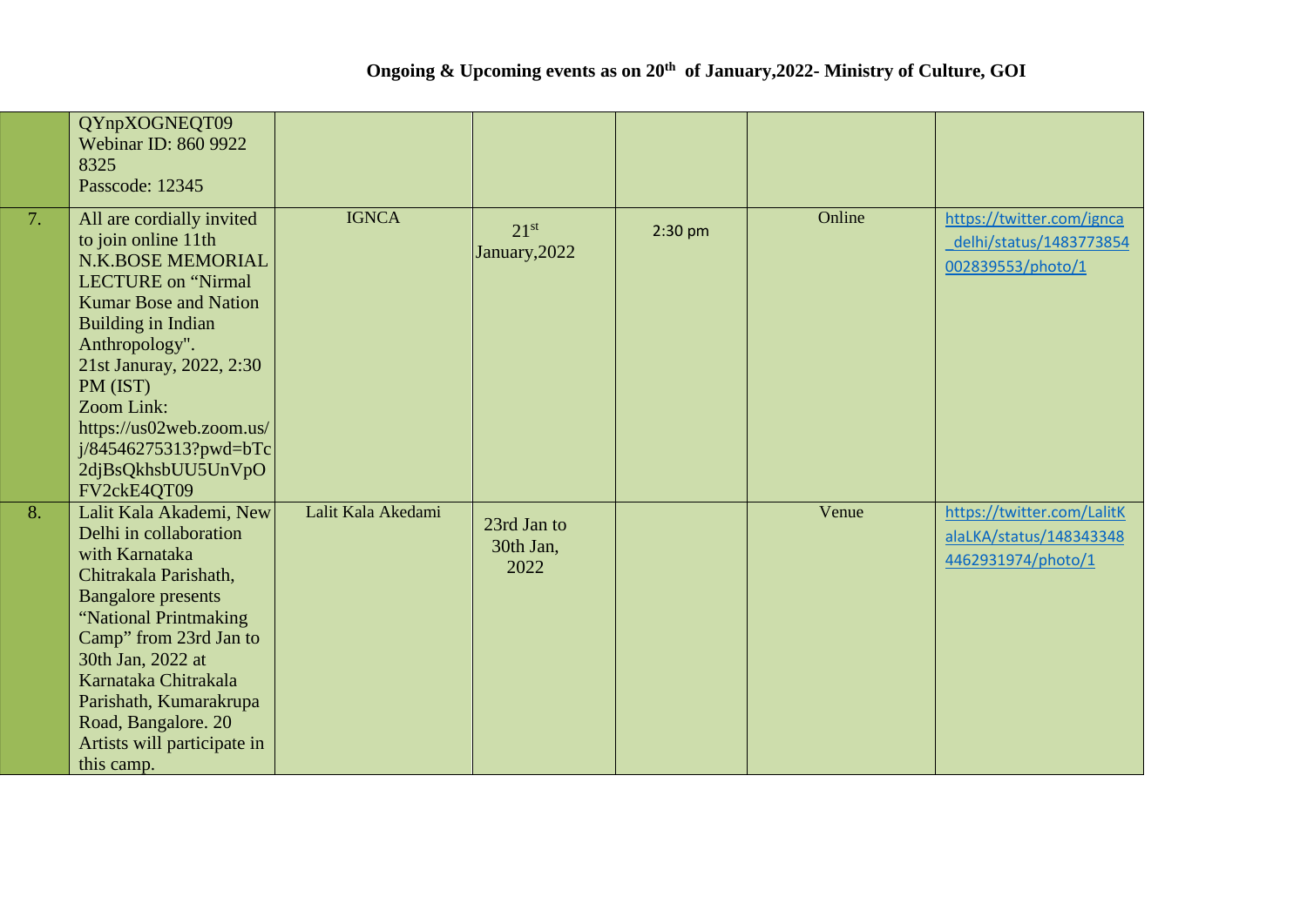## **Ongoing & Upcoming events as on 20th of January,2022- Ministry of Culture, GOI**

| 9.               |                                                                                                                                                                                                                                                                                                                                                                                                                       |                 |                                     |           |               |                |                                                                      |
|------------------|-----------------------------------------------------------------------------------------------------------------------------------------------------------------------------------------------------------------------------------------------------------------------------------------------------------------------------------------------------------------------------------------------------------------------|-----------------|-------------------------------------|-----------|---------------|----------------|----------------------------------------------------------------------|
|                  |                                                                                                                                                                                                                                                                                                                                                                                                                       |                 | At a Glance Kolkata and others      |           |               |                |                                                                      |
| 1.               | NGMA, Bengaluru in<br><b>Collaboration Gandhi</b><br><b>Center of Science and</b><br>Human Value invites you<br>to a virtual talk : Indian<br>Dance Heritage                                                                                                                                                                                                                                                          | NGMA, Bengaluru | $2.1$ st<br>January, 2022           | $4:30$ pm | <b>Online</b> | $\frac{to}{1}$ | https://twitter.com/NGMABengalur<br>u/status/1483793094671847428/pho |
| $\overline{2}$ . | Participate in Rangoli<br>Competition on "75 Years<br>of Triumph of Indian<br>Freedom Struggle" on this<br><b>#RepublicDay and win</b><br>cash prize/- Organized by<br>@TirupatiRsc<br>a unit of<br>@ncsmgoi<br>Participate in Rangoli<br>Competition on "75 Years<br>of Triumph of Indian<br>Freedom Struggle" on this<br>#RepublicDay and win<br>cash prize/- Organized by<br>@TirupatiRsc<br>a unit of<br>@ncsmgoi | <b>NCSM</b>     | $26$ <sup>TH</sup><br>January, 2022 | 10:30 am  | <b>Venue</b>  |                | https://twitter.com/ncsmgoi/status/1<br>484080827374116868/photo/1   |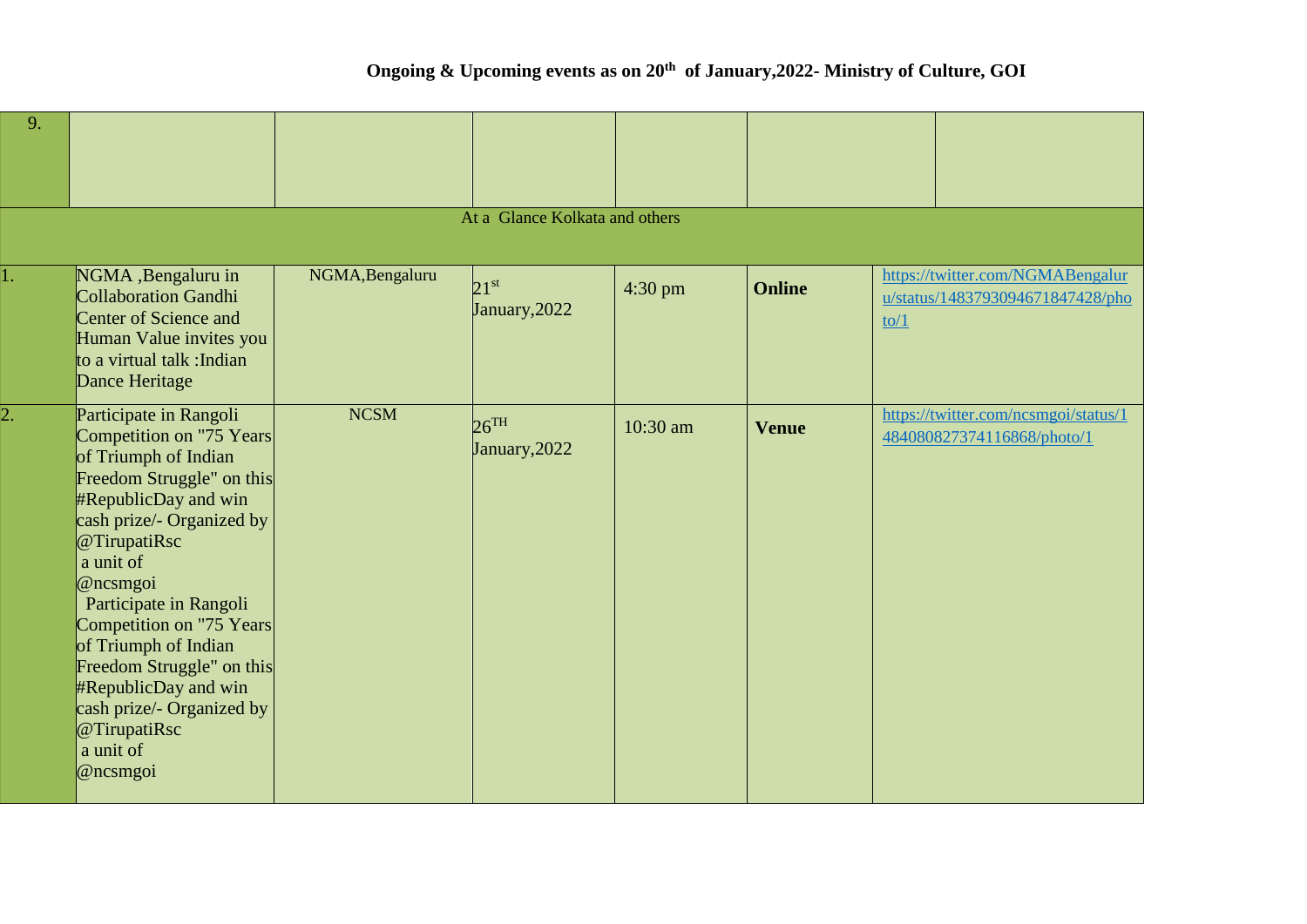| $\overline{3}$ . | <b>MIME Play "Nothing to</b><br>Say''<br>Written & Directed by<br>Subhodhit Banerjee                                                                                                                                                                                   | <b>WZCC</b> | 20 <sup>th</sup><br>January, 2022 | $4:00 \text{ pm}$ | <b>Online</b> | https://twitter.com/WestZoneCultur<br>e/status/1484035459567300611/pho<br>$\frac{10}{1}$ |
|------------------|------------------------------------------------------------------------------------------------------------------------------------------------------------------------------------------------------------------------------------------------------------------------|-------------|-----------------------------------|-------------------|---------------|------------------------------------------------------------------------------------------|
|                  | Painter's Camp 2022 is<br>being held at Bharathiar<br>Palkalaikoodam,<br>Puducherry from<br>17.01.2022 to 21.01.2022<br>organized by South Zone<br>Cultural Centre,<br>Thanjavur, Ministry of<br>Culture, Government of<br>India<br>@SZCCThanjavur<br>@MinOfCultureGoI | <b>SZCC</b> | 17.01.2022 to<br>21.01.2022       |                   | <b>Venue</b>  | https://twitter.com/SZCCThanjavur<br>/status/1483032752547336196/ph<br>oto/1             |
|                  | @ezcckolkata<br>@MinOfCultureGoI<br>organises a dance drama<br>'Adhara Prem' by<br>Berhampore Kalakshetra<br>on 20th January, 2022 at<br>$7 \text{ pm}$ .                                                                                                              | <b>EZCC</b> | 20th January,<br>2022             | 7 pm.             | <b>Online</b> | https://twitter.com/ezcckolkata/statu<br>s/1484076369047097346/photo/1                   |